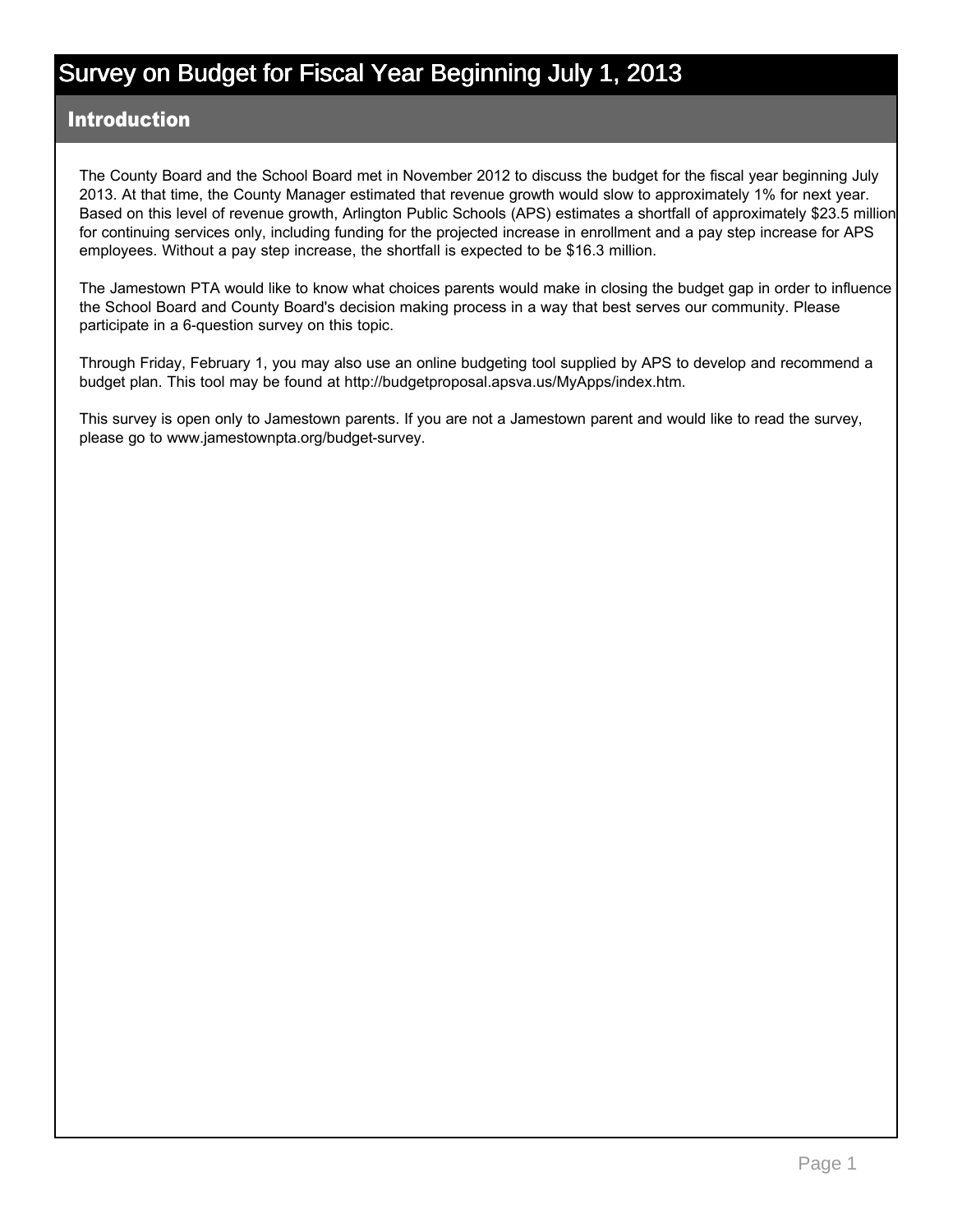### Personal Information

### 1. Are you a Jamestown parent? **\***

 $\bigcap$  Yes

 $\bigcap$  No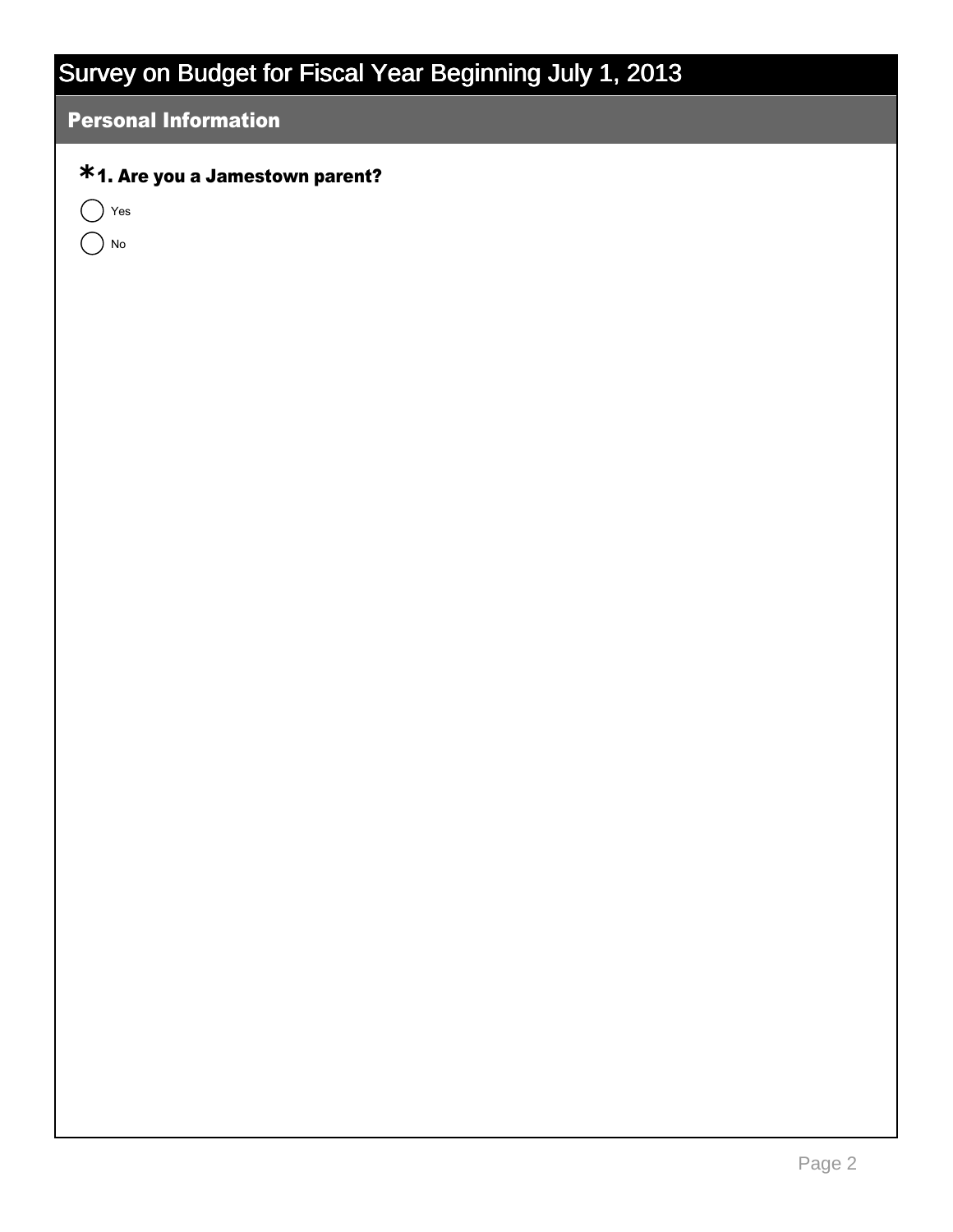#### Class Size Increases

2. The School Superintendent has suggested increasing class size as a possible way to **\*** reduce expenditures on staff, textbooks, and relocatables. In 2010 APS increased class size by 1 in grades K-3 and grades 6-12, and in 2011 APS increased class size by 1 in grades 9-12. Would you support an increase in class size at selected grade levels to help address the budget gap at this time?

Strongly support Somewhat support Neither support nor oppose Somewhat oppose Strongly oppose Undecided

3. If APS increases class size, at what grades do you think class size should be increased? Class sizes are dictated by a planning factor, which determines the number of teachers allocated to a given school each year, and a maximum number of students per class. We have provided the current planning factor and maximum class sizes for various grade levels below.



Grades 4-5 (23/27)

- Grades 6-8 (23.4)
- Grades 9-12 (25.4)
- Undecided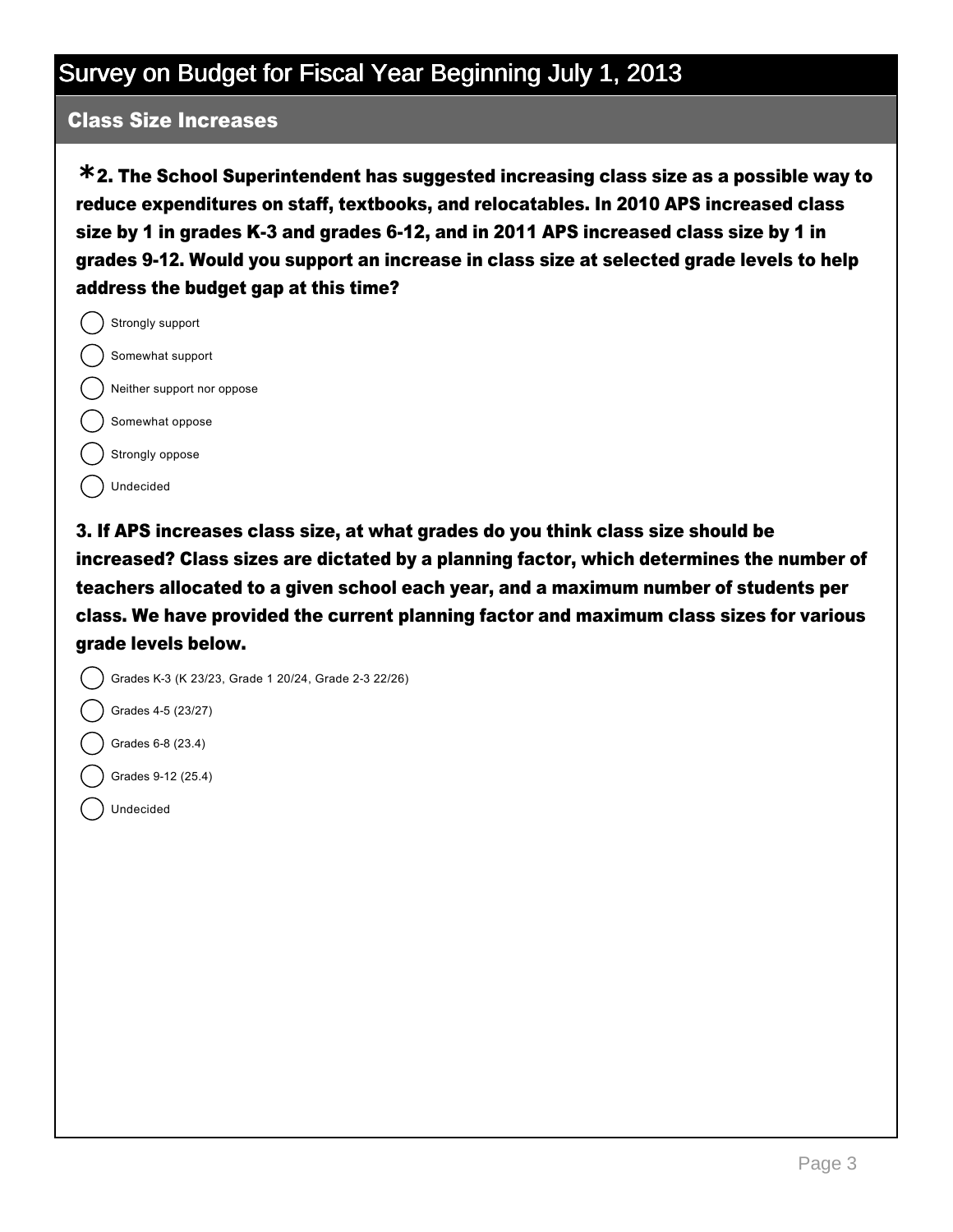#### APS Revenue

The vast majority of funds for Arlington Public Schools come from the County. To address the shortfall, APS may ask the County to increase the funds it supplies by up to \$8 million.

### 4. Do you think the County should increase the funds it makes available to APS, **\*** recognizing that APS estimates the cost of enrollment growth alone to be \$10 million for next year?

Yes, by more than \$8 million.

Yes, by \$8 million.

No.

Yes, by at least \$4 million but less than \$8 million.

Yes, by less than \$4 million.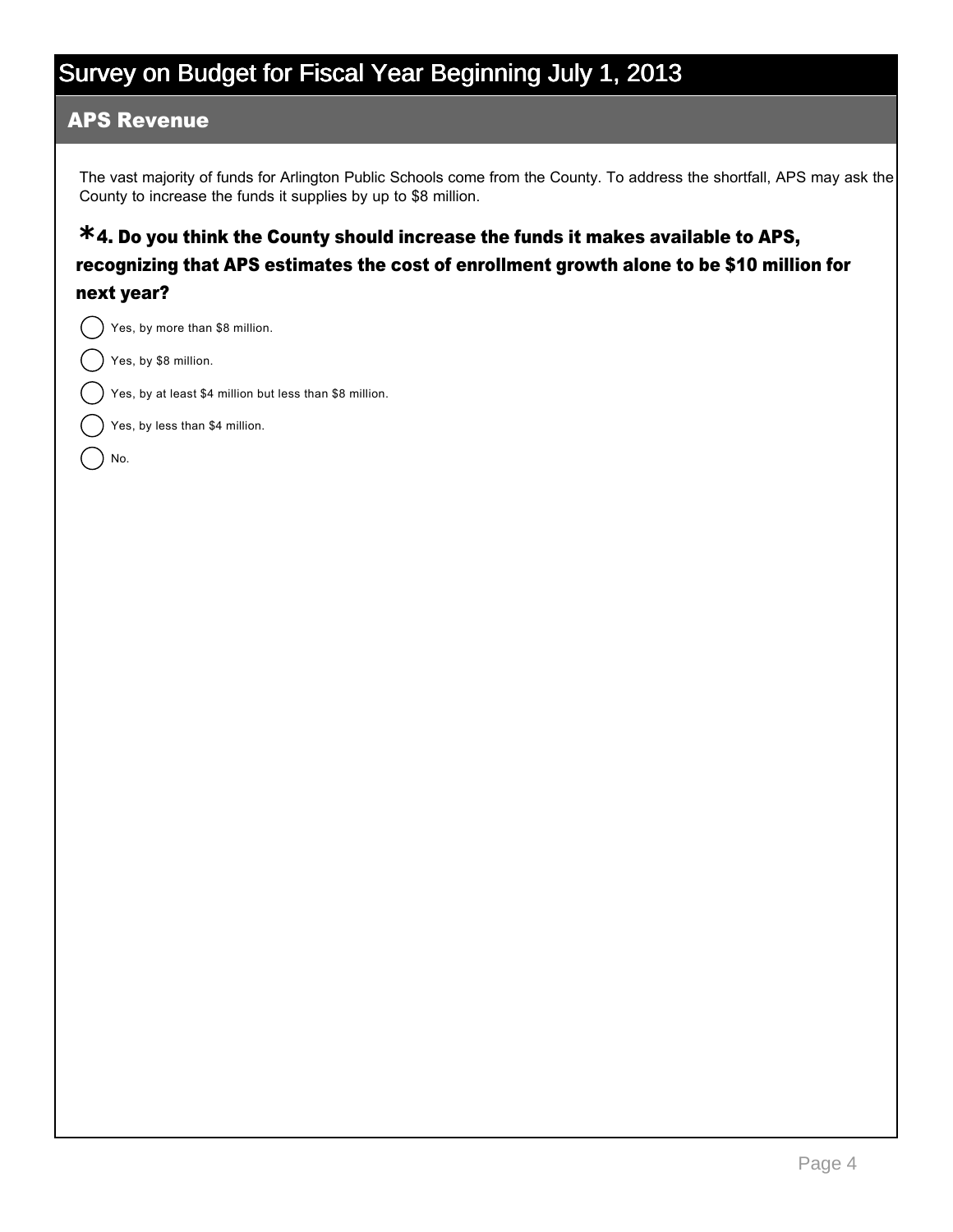#### Measures to Close Budget Gap

APS estimates a budget shortfall of approximately \$23.5 million if pay step increases are provided to APS employees or \$16.3 million without. The School Board's guidance directs the Superintendent to close the budget gap using a combination of reductions, one-time funds available from FY 2012 closeout, and additional revenue from the County for increased enrollment.

5. Please specify how you would like Arlington Public Schools to address the gap and **\*** whether you would like APS to make more drastic spending cuts in order to enable pay step increases or cost of living adjustments for APS employees, additional buses, or new FLES programs. To assist you, we have provided the estimated dollar impact of each measure as provided by APS in the online budget tool. Please rank the top 5 measures that you would recommend for closing the gap with 1 being your first choice and 5 being your 5th choice. You may also select one measure that you would oppose or recommend as a last resort option.

Oppose/

|                                                                                                                    | 1st | 2nd<br>Choice Choice | 3rd<br>Choice | 4th<br>Choice Choice | 5th    | Oppusei<br>Last<br>Resort |  |  |  |
|--------------------------------------------------------------------------------------------------------------------|-----|----------------------|---------------|----------------------|--------|---------------------------|--|--|--|
| Consolidate 4 programs (Arlington Mill, Career Center, Langston, Teen Parenting) into one<br>location: \$1,460,000 |     |                      |               |                      |        |                           |  |  |  |
| Eliminate Instructional Technology Coordinators (ITCs): \$2,825,000                                                |     |                      |               |                      |        |                           |  |  |  |
| Eliminate Gifted Teachers (RTGs): \$2,500,000                                                                      |     |                      |               |                      |        |                           |  |  |  |
| Eliminate Math Coaches (MIRTs): \$790,000                                                                          |     |                      |               |                      |        |                           |  |  |  |
| Increase class size by 1 at selected grades: \$150,000 to \$308,750 per grade, depending on<br>the grade           |     |                      |               |                      |        |                           |  |  |  |
| Reduce school-based substitute teachers by 1 at middle and 2 at high school: \$238,000                             |     |                      |               |                      |        |                           |  |  |  |
| Reduce schools materials and supplies planning factors by 4%: \$244,000                                            |     |                      |               |                      |        |                           |  |  |  |
| Eliminate Even Start Program: \$216,000                                                                            |     |                      |               |                      |        |                           |  |  |  |
| Reduce elementary Summer School to 4 weeks: \$210,000                                                              |     |                      |               |                      |        |                           |  |  |  |
| Reduce custodians from 255.0 to 240.5: \$736,000                                                                   |     |                      |               |                      |        |                           |  |  |  |
| Eliminate New Work for Credit classes from summer school: \$220,000                                                |     |                      |               |                      |        |                           |  |  |  |
| Outsource Employee Assistance program: \$200,000                                                                   |     |                      |               |                      |        |                           |  |  |  |
| Eliminate FLES and have Early Release Wednesdays: \$4,770,000                                                      |     |                      |               |                      |        |                           |  |  |  |
| Adjust staff allocations at elementary schools for reading/gifted teachers & guidance<br>counselors: \$440,000     |     |                      |               |                      |        |                           |  |  |  |
| Increase Montessori program tuition by 10%: \$100,000                                                              |     |                      |               |                      |        |                           |  |  |  |
| Increase Extended Day tuition by 5%: \$350,000                                                                     |     |                      |               |                      |        |                           |  |  |  |
| Request additional County Revenue: up to \$8,000,000                                                               |     |                      |               |                      |        |                           |  |  |  |
| Decrease minor construction/major maintenance budget: up to \$3,000,000                                            |     |                      |               |                      |        |                           |  |  |  |
| Use FY 2012 Closeout Funds (one-time funds) to defray one-time costs: up to \$2,000,000                            |     |                      |               |                      |        |                           |  |  |  |
|                                                                                                                    |     |                      |               |                      |        |                           |  |  |  |
|                                                                                                                    |     |                      |               |                      | Page 5 |                           |  |  |  |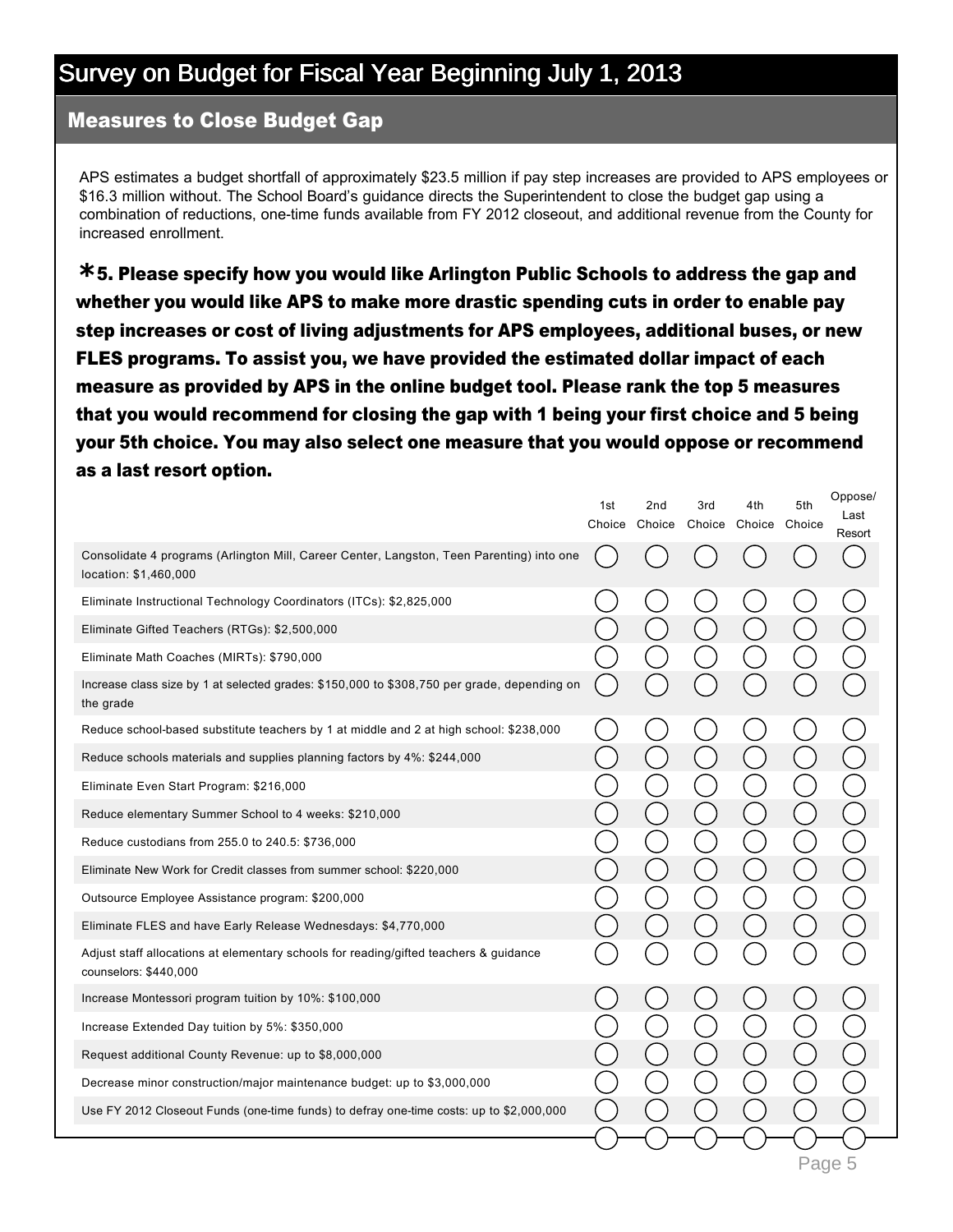| Survey on Budget for Fiscal Year Beginning July 1, 2013                                         |  |  |  |  |                         |  |  |  |  |  |  |  |
|-------------------------------------------------------------------------------------------------|--|--|--|--|-------------------------|--|--|--|--|--|--|--|
| Make larger cuts to enable pay step increases for APS employees: \$7,200,000                    |  |  |  |  |                         |  |  |  |  |  |  |  |
| Make larger cuts to enable a Cost of Living Adjustment for APS employees: \$3,500,000 for<br>1% |  |  |  |  |                         |  |  |  |  |  |  |  |
| Make larger cuts to add additional buses: \$250,000 per bus                                     |  |  |  |  |                         |  |  |  |  |  |  |  |
| Make larger cuts to add FLES and eliminate Early Release Wednesdays: \$460,000 per<br>school    |  |  |  |  |                         |  |  |  |  |  |  |  |
| Other                                                                                           |  |  |  |  | ( ) ( ) ( ) ( ) ( ) ( ) |  |  |  |  |  |  |  |
| (please specify)                                                                                |  |  |  |  |                         |  |  |  |  |  |  |  |